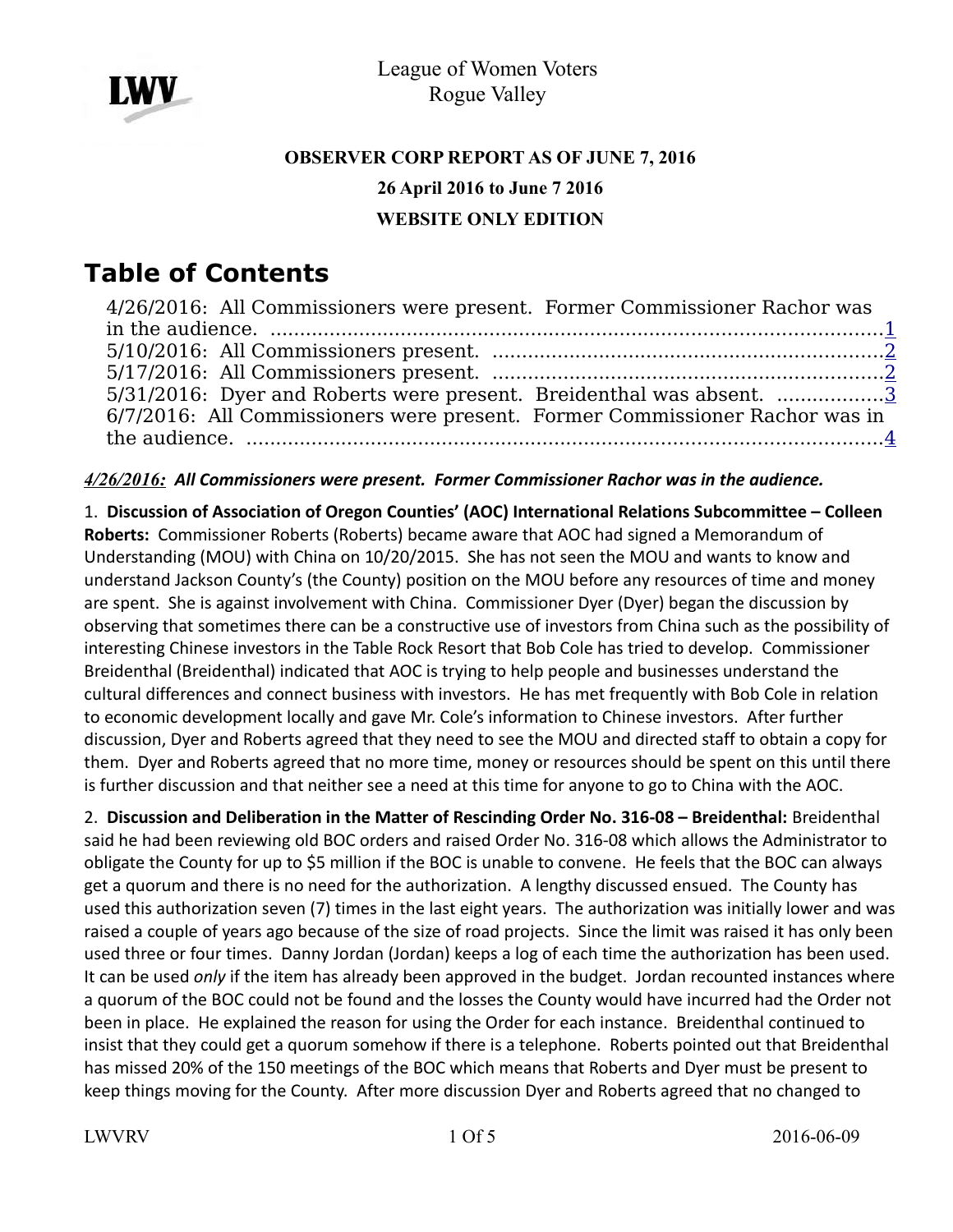

Order 316-08 was necessary.

#### <span id="page-1-1"></span>*5/10/2016: All Commissioners present.*

There was a large audience from the public present. The only agenda item was **Discussion Regarding Pacific Connector Gas Pipeline Project (PCGP) – Roberts:** Roberts gave a brief history of the PCGP. In 2008 the BOC was against it. Later the Economic Development Advisory Council (EDAC) took a position in favor of it because of the jobs they believed it would create. Roberts has received a petition from County citizens with hundreds of signatures on it opposing the PCGP on the grounds of eminent domain and she sent it on to Senator Wyden. She said Ordinance 216.23 objects to the use of eminent domain for private benefit and that 67% of the people approved Ballot Measure 39 opposing eminent domain. She wants the BOC to write a letter supporting the denial by the Federal Energy Regulatory Commission (FERC) of permits for the PCGP. A lengthy discussion ensued. Dyer indicated that he believes jobs are important but the PCGP issue has dragged on for over 10 years and the property owners have been negatively impacted; they can't develop their property, sell it and prices, if they could sell it, are negatively impacted. Finality is important. Breidenthal was concerned about EDAC's position in favor of the project. Jordan pointed out that if the project is ultimately approved, the County staff will be required to issue permits – they are not allowed to deny permits if FERC reverses its position and approves the project. Jordan invited a representative of PCGP to come to the meeting to discuss. They refused, saying they would only meet with the BOC privately. Breidenthal expressed concern about jobs, but agrees that eminent domain should not be used and brought up the idea of suggesting that the quality of pipe be upgraded if FERC reverses the denial. Joel Benton, County Counsel (Benton) weighed in on various issues. He was instructed to draft a letter including the issues raised by each of the commissioners and will put it back on next Tuesday's agenda.

#### <span id="page-1-0"></span>*5/17/2016: All Commissioners present.*

1. **Southern Oregon Regional Economic Development, Inc. (SOREDI) Quarterly Report – Ron Fox, Executive Director (Fox):** Fox introduced Colleen Padilla who will be the new Executive Director as of June 1 when Fox retires. Fox made a presentation covering a great deal and put forth a variety of statistics. During the discussion, Dyer asked Fox whether they intend to fill Colleen Padilla's role. (Note that originally the BOC funded SOREDI with the intention that her role would be created.) Fox said that the Board President was looking at that and evaluating what to do and would come to a decision in a couple of months. Dyer asked the date they would complete the virtual building (that the County had contributed money for). There is no date. Breidenthal said that he is a big supporter of SOREDI but he has growing concerns. This is the fourth quarter where there is no virtual building and no date for one. They did a virtual building for a specific property in 2015 but still no virtual building for a generic property. This is unacceptable. Breidenthal feels that they should complete the generic virtual building as promised or return the money immediately. Breidenthal went on to articulate specific problems with the report format. It does not address the specific issues that the County wants reported on. He is not seeing how the County's \$100,000 investment is correlating with results. At the end of the discussion, Jordan pointed out (he has pointed this out at previous SOREDI presentations) that the County and prior BOC had very specific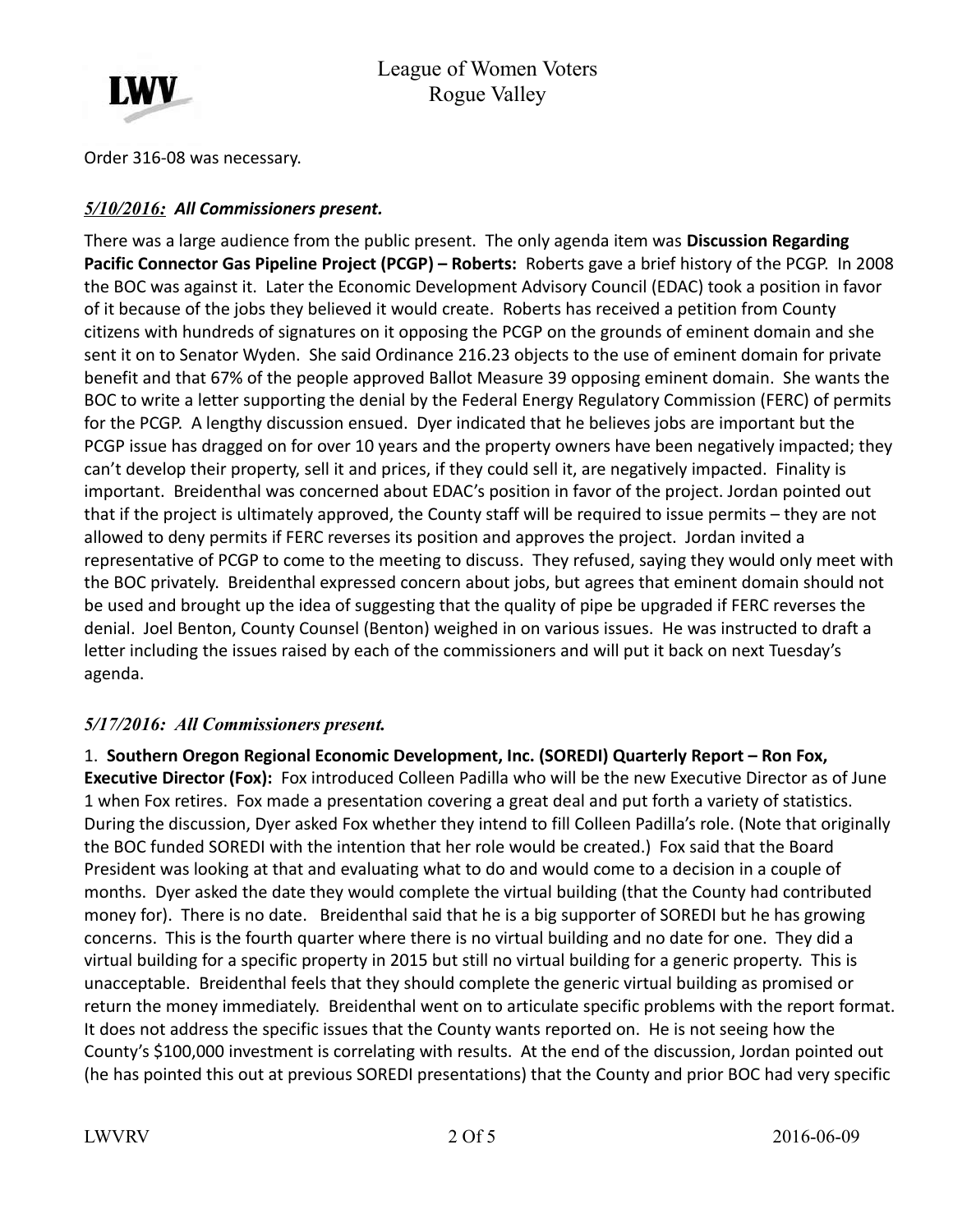## League of Women Voters Rogue Valley



detailed outcomes that Fox was to report on. (This Observer recalls Jordan offering over a year ago to give them a format if they wanted it.) Jordan said this BOC is more lenient and now wants progress reports. He can come up with a format for that. Dyer said he had a different interpretation than Jordan of what the BOC wants and asked that this issue come back as an agenda item to discuss and determine expectations for SOREDI.

2. **Review of Letter of Support for Grant Application for Anti-Gang Funding through the U.S. Department of Justice, Office of Juvenile Justice and Delinquency Prevention.** Jordan explained that a letter of support was needed to apply for the grant. Applying for the grant does not obligate the County to accept the money. The grant is for two years, \$100,000 per year for a total of \$200,000 and would be used to hire an anti-gang coordinator who would work with youth. A job description and pay is to be determined. The BOC approved the letter.

3. **Review of Letter Supporting the Federal Energy Regulatory Commission's Denial of the Pacific Connector Pipeline Project.** Benton previously circulated a draft letter to the BOC which included language related to construction standards as requested by Breidenthal. Dyer and Roberts do not want the construction language included and it will be removed. The letter will be copied to Senators Wyden and Merkley and Congressman Walden and will be placed on the County's website. Breidenthal repeated his desire to include the construction language and stated he is not necessarily against the PCGP but does have concerns about eminent domain. Breidenthal said new information regarding the public benefit might outweigh his concerns about eminent domain. Dyer said that he supported the denial based on the information FERC currently has and that circumstances could change. The letter was approved without the construction language.

#### <span id="page-2-0"></span>*5/31/2016: Dyer and Roberts were present. Breidenthal was absent.*

1. **Review and Discussion of Letter to Business Oregon on Behalf of NIC Industries, Inc. – Kelly Madding:** NIC Industries located in White City wants to apply for an income tax exemption under the Oregon Investment Advantage Program. NIC qualifies for the program because it is introducing a new product that no one else produces in the County, actually in the United States. They will initially add five new jobs at 150% of the median income and anticipate a total of 10 new jobs over the next 12 years. They intend to make \$1.050 million in capital improvements. The income tax waiver relates only to the new employees for the new product for a period of 8 years. NIC must operate for two years before getting the 8 year tax relief. The County is being asked to certify that the proposed business will not compete with an existing business; that it is compatible with the economic growth plans; and that the land is zoned industrial, all of which are true. The BOC approved sending the letter.

2. **Discussion and Deliberation of the Natural Resources Advisory Committee (NRAC) and Proposed Changes to Its Bylaws – Joel Benton: a.) Order Revising the Bylaws of NRAC,** *Order No. 78-16:* Benton said he had been instructed by the BOC to change NRAC's meeting to the third Tuesday of September annually. (Because reference was made to discussions that we did not attend, it was not entirely clear. We believe they made the meetings annual). The BOC had the changes in their packets. **b.) Review and Discussion of a Letter to the NRAC Members:** Benton said he would draft a letter explaining why the changes were made. The BOC asked him to send the letter and to advise NRAC that one of the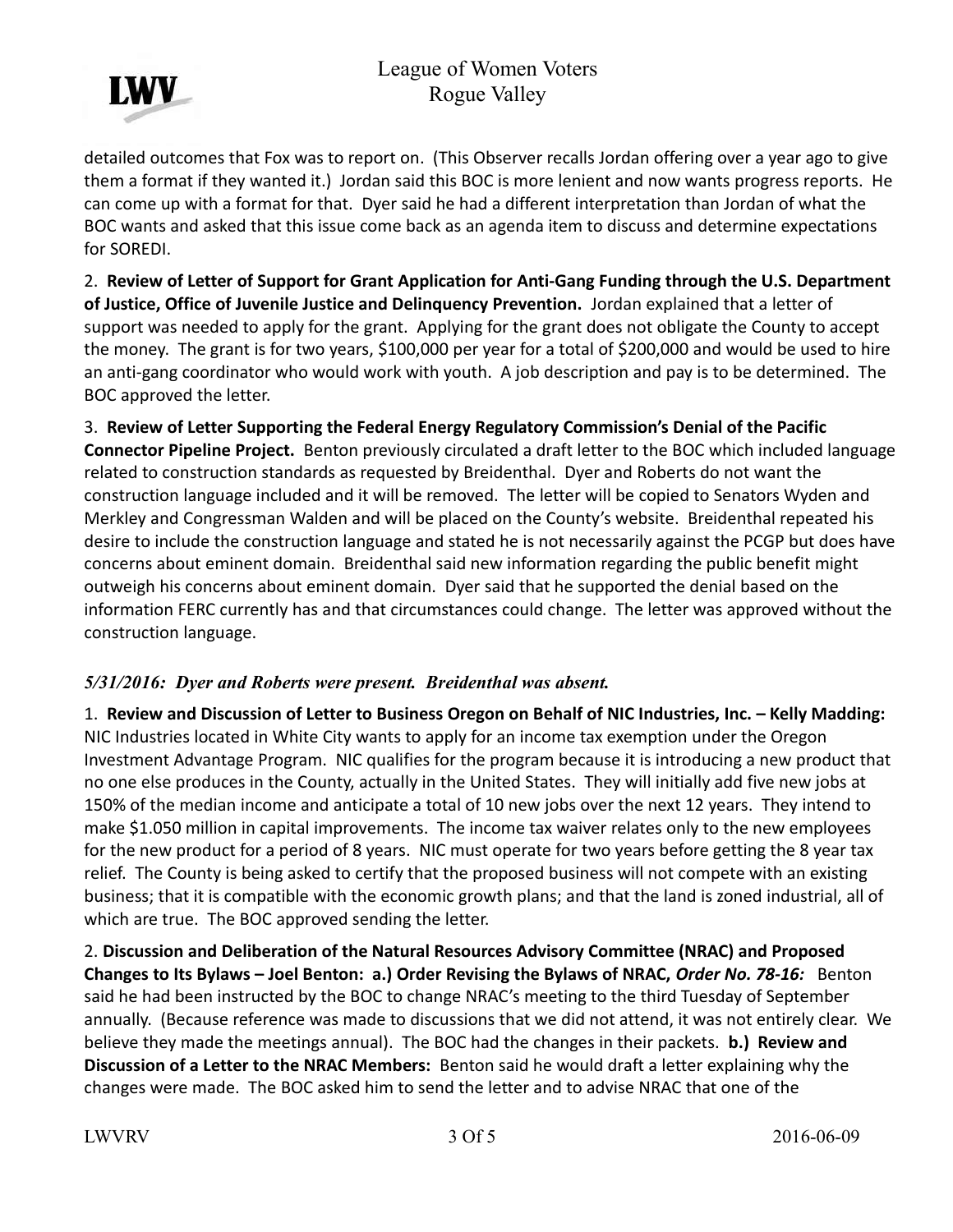

commissioners will be present to discuss the changes at the September meeting.

3. **Input from County Administrator – a.) Order Authorizing a Loan to the Parks Fund from the General Fund Regarding the Recreational Vehicle Park (RV Park) at the Expo.** *Order No. 79-16*: Jordan explained the loan, which was an anticipated part of the funding for the RV Park. A ten year loan at a set rate is proposed. They can chose a variety of repayment plans but he is proposing an escalating payment schedule starting at \$100,000 to give the RV Park a chance to start up. However, as a fund balance is created, the loan will be paid back at a faster rate and, if possible, will be paid off early. Pre-payment will depend on the success of the RV Park. If the RV Park ends up with 80% to 90% occupancy, the County could get \$750,000 per year. They will have to look at staffing since this is a new venture and a high occupancy might necessitate more staff. The remaining items discussed were routine.

#### <span id="page-3-0"></span>*6/7/2016: All Commissioners were present. Former Commissioner Rachor was in the audience.*

1. **Title III Projects Presentation – Traci Carrier, Budget Analyst (Carrier):** Carrier reported that there are eight projects, seven of them ongoing, looking for funding from the current grant allotment. The requests are greater than the money available and she believes that the Federal government will not be renewing the grant. She gave the BOC a packet of information containing a suggested allocation. Search & Rescue are among the projects. After discussion Roberts and Dyer agreed with Carrier's proposed allocation.

2. **Presentation of the Legalization of Foothill Road – John Vial, Roads and Parks Director:** Vial advised the BOC that the entire length of Foothill Road will need to be legalized but today he is only dealing with the section from Hillcrest to Lone Pine. Vial explained the process required to legalize a county road and why it needs to be done. Foothill Road was established in 1869. Many of the markers in the survey no longer exist. A survey was done in 1910 but not officially filed. The entire road will need to be resurveyed but John Proud, Surveyor for the City of Medford, surveyed the portion in question today and it is not far off the 1910 survey, which is good news. The process to legalize the road is: 1. Survey the location. 2. The Road Official must write a report. 3. A Notice to Property Owners must be given, and they are also going to do a voluntary Open House on June 23. 4. A Public Hearing must be held, and that will be done on June 29. Property owners can testify and present other evidence. 5. The BOC then approves the road as surveyed or as changed as they deem appropriate. The process outlined is only to determine the existing right of way. There will be other processes to expand the right of way in the future. The BOC approved moving forward.

3. **Discussion Regarding the City of Rogue River Memorandum of Understanding (MOU) for County Library Facility Emergency Uses.** Jordan explained that the Library District already has such an MOU and that the purpose is to allow the City of Rogue River to use the library facility in the event of an emergency. The BOC unanimously approved the MOU.

4. **Discussion of Commissioners' Schedules and Notification of Absences – Roberts:** Roberts asked that all commissioners confirm that in the transition time (end of Breidenthal's term in office) will comply with the policy to discuss with the BOC the cost benefit of travel or commitment of County resources prior to it happening. Roberts expressed concern about maintaining a quorum since there are only three commissioners. In the discussion it appears that Breidenthal took last week off with short notice and